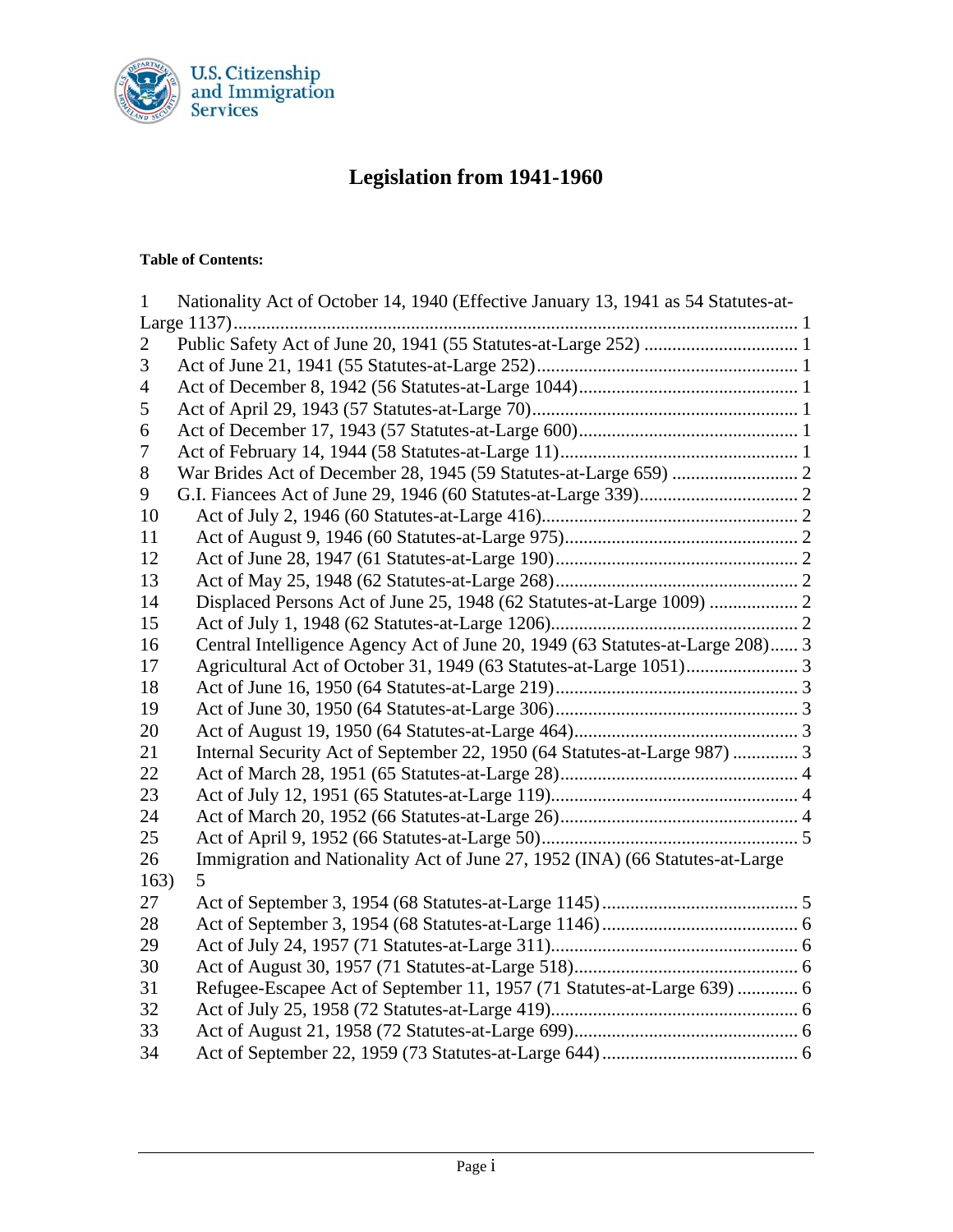# **Legislation from 1941-1960**

# <span id="page-1-0"></span>**1 Nationality Act of October 14, 1940 (Effective January 13, 1941 as 54 Statutesat-Large 1137)**

Codified and revised the naturalization, citizenship, and expatriation laws to strengthen the national defense. The naturalization and nationality regulations were rewritten and the forms used in naturalization proceedings were revised.

# **2 Public Safety Act of June 20, 1941 (55 Statutes-at-Large 252)**

Directed a consular officer to refuse a visa to any alien seeking to enter the United States for the purpose of engaging in activities which would endanger the safety of the United States.

# **3 Act of June 21, 1941 (55 Statutes-at-Large 252)**

Extended the Act of May 22, 1918—gave the President power, during a time of national emergency or war, to prevent departure from or entry into the United States.

## **4 Act of December 8, 1942 (56 Statutes-at-Large 1044)**

Amended the Immigration Act of 1917, altering the reporting procedure in suspension of deportation cases to require the Attorney General to report such suspensions to Congress on the first and fifteenth of each month that Congress is in session.

## **5 Act of April 29, 1943 (57 Statutes-at-Large 70)**

Provided for the importation of temporary agricultural laborers to the United States from North, South, and Central America to aid agriculture during World War II. This program was later extended through 1947, then served as the legal basis of the Mexican "Bracero Program," which lasted through 1964.

## **6 Act of December 17, 1943 (57 Statutes-at-Large 600)**

Amended the Alien Registration Act of 1940, adding to the classes eligible for naturalization Chinese persons or persons of Chinese descent. A quota of 105 per year was established (effectively repealing the Chinese Exclusion laws—see the Act of May 6, 1882).

## **7 Act of February 14, 1944 (58 Statutes-at-Large 11)**

Provided for the importation of temporary workers from countries in the Western Hemisphere pursuant to agreements with such countries for employment in industries and services essential to the war efforts. Agreements were subsequently made with British Honduras, Jamaica, Barbados, and the British West Indies.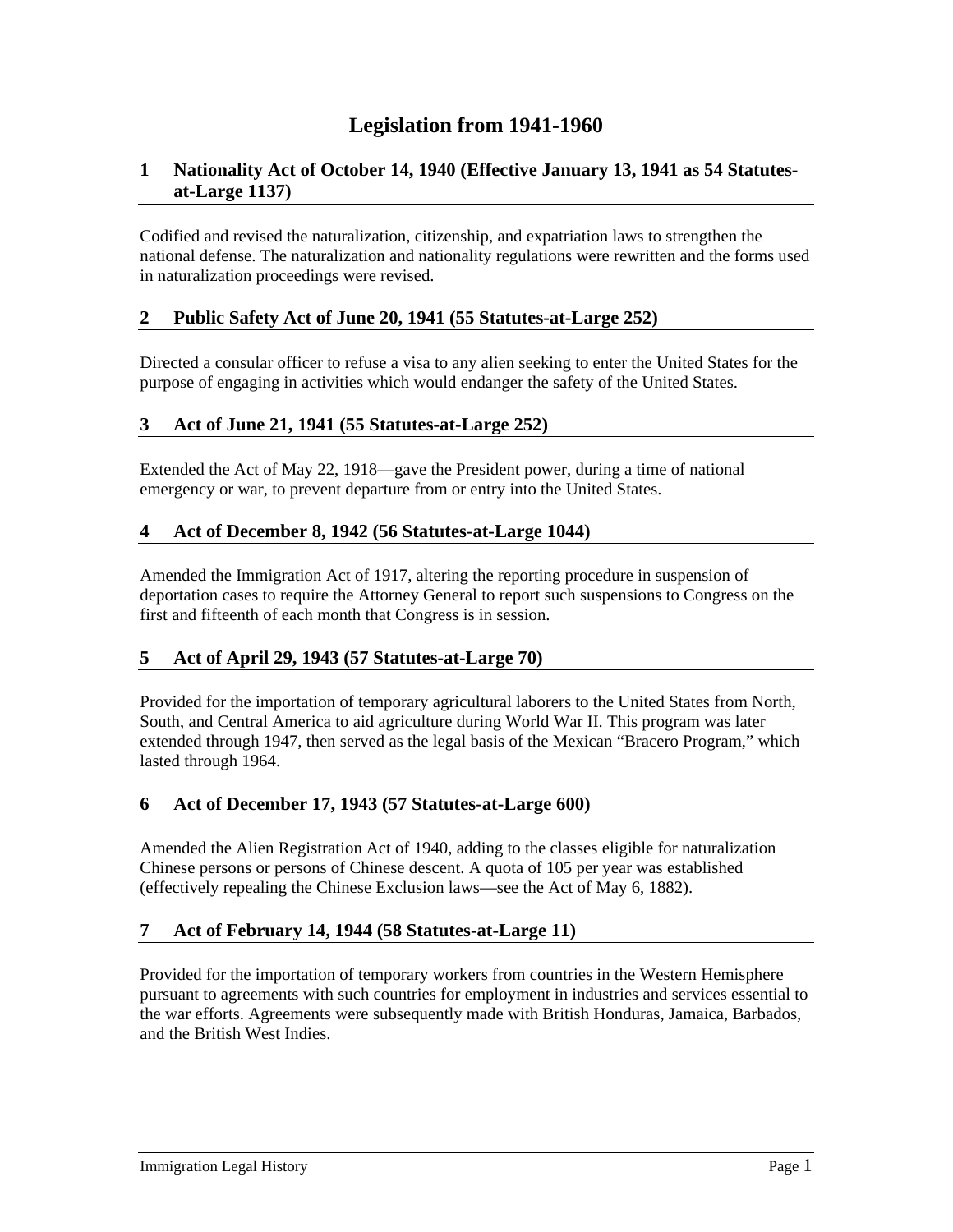# <span id="page-2-0"></span>**8 War Brides Act of December 28, 1945 (59 Statutes-at-Large 659)**

Waived visa requirements and provisions of immigration law excluding physical and mental defectives when they concerned members of the American armed forces who, during World War II, had married nationals of foreign countries.

#### **9 G.I. Fiancees Act of June 29, 1946 (60 Statutes-at-Large 339)**

Facilitated the admission to the United States of fiance(e)s of members of the American armed forces.

#### **10 Act of July 2, 1946 (60 Statutes-at-Large 416)**

Amended the Immigration Act of 1917, granting the privilege of admission to the United States as quota immigrants and eligibility for naturalization races indigenous to India and persons of Filipino descent.

#### **11 Act of August 9, 1946 (60 Statutes-at-Large 975)**

Gave nonquota status to Chinese wives of American citizens.

#### **12 Act of June 28, 1947 (61 Statutes-at-Large 190)**

Extended by six months the Attorney General's authority to admit alien fiance(e)s of veterans as temporary visitors pending marriage.

#### **13 Act of May 25, 1948 (62 Statutes-at-Large 268)**

Amended the Act of October 16, 1918, providing for the expulsion and exclusion of anarchists and similar classes, and gave the Attorney General similar powers to exclude as the Secretary of State had through the refusal of immigration visas.

#### **14 Displaced Persons Act of June 25, 1948 (62 Statutes-at-Large 1009)**

First expression of U.S. policy for admitting persons fleeing persecution. Permitted the admission of up to 205,000 displaced persons during the two-year period beginning July 1, 1948 (chargeable against future year's quotas). Aimed at reducing the problem created by the presence in Germany, Austria, and Italy of more than one million displaced persons.

#### **15 Act of July 1, 1948 (62 Statutes-at-Large 1206)**

Amended the Immigration Act of 1917. Provisions:

- a. Made available suspension of deportation to aliens even though they were ineligible for naturalization by reason of race.
- b. Set condition for suspension of deportation that an alien shall have proved good moral character for the preceding five years, and that the Attorney General finds that deportation would result in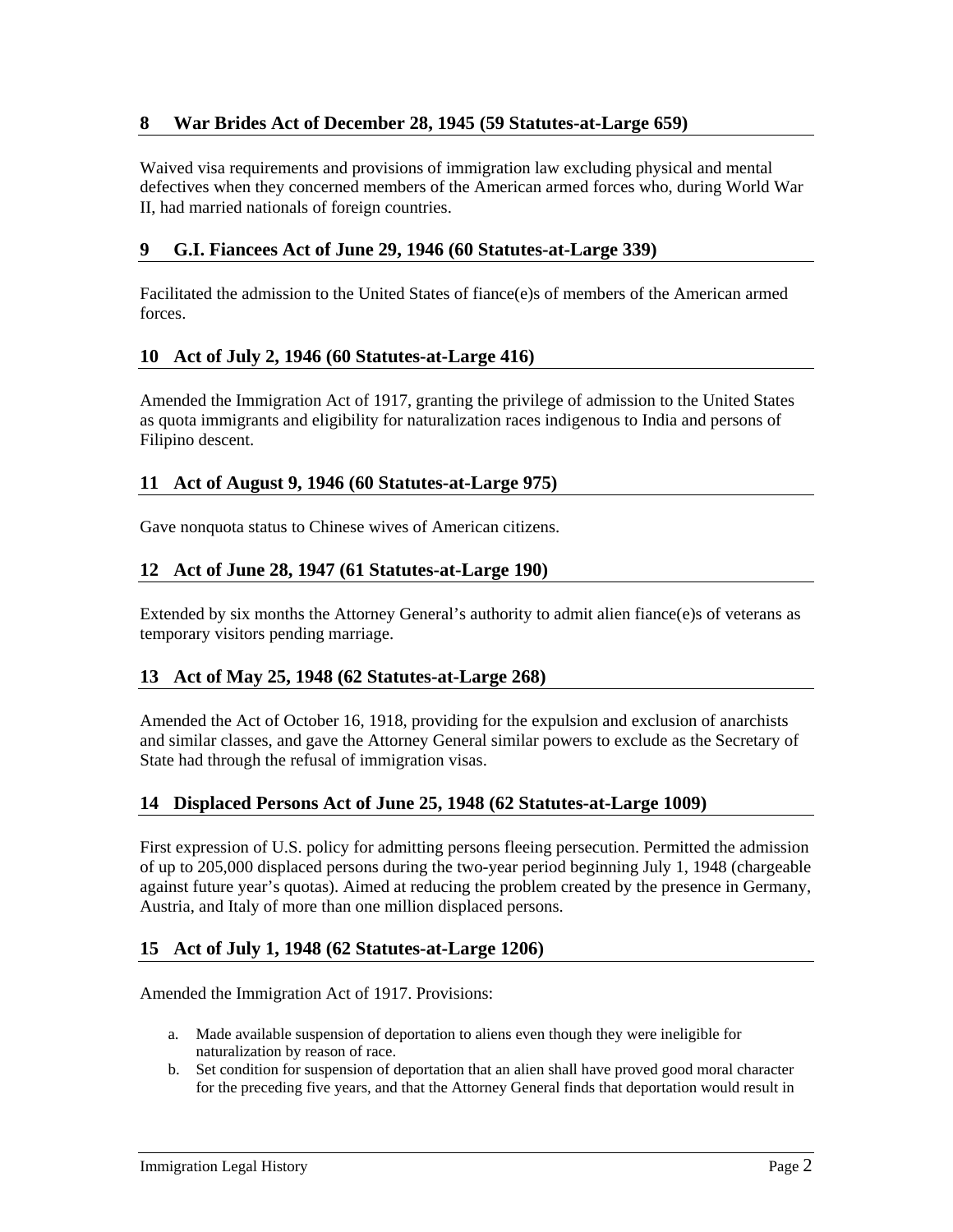serious economic detriment to a citizen or legal resident and closely related alien, or the alien has resided continuously in the United States for seven years or more.

# <span id="page-3-0"></span>**16 Central Intelligence Agency Act of June 20, 1949 (63 Statutes-at-Large 208)**

Authorized the admission of a limited number of aliens in the interest of national security. Provided that whenever the Director of the Central Intelligence Agency, the Attorney General, and the Commissioner of Immigration determine that the entry of a particular alien into the United States for permanent residence is in the national security or essential to the furtherance of the national intelligence mission, such alien and his immediate family may be given entry into the United States for permanent residence without regard to their admissibility under any laws and regulations or to their failure to comply with such laws and regulations pertaining to admissibility. The number was not to exceed 100 persons per year.

# **17 Agricultural Act of October 31, 1949 (63 Statutes-at-Large 1051)**

Facilitated the entry of seasonal farm workers to meet labor shortages in the United States. Further extension of the Mexican Bracero Program.

# **18 Act of June 16, 1950 (64 Statutes-at-Large 219)**

Amended the Displaced Persons Act of 1948. Provisions:

- a. Extended the act to June 30, 1951 and its application to war orphans and German expellees and refugees to July 1, 1952.
- b. Increased the total of persons who could be admitted under the act to 415,744.

# **19 Act of June 30, 1950 (64 Statutes-at-Large 306)**

Provided relief to the sheepherding industry by authorizing that, during a one-year period, 250 special quota immigration visas be issued to skilled sheepherders chargeable to oversubscribed quotas.

## **20 Act of August 19, 1950 (64 Statutes-at-Large 464)**

Made spouses and minor children of members of the American armed forces, regardless of the alien's race, eligible for immigration and nonquota status if marriage occurred before March 19, 1952.

## **21 Internal Security Act of September 22, 1950 (64 Statutes-at-Large 987)**

Amended various immigration laws with a view toward strengthening security screening in cases of aliens in the United States or applying for entry.

Provisions:

a. Present and former membership in the Communist party or any other totalitarian party or its affiliates was specifically made a ground for inadmissibility.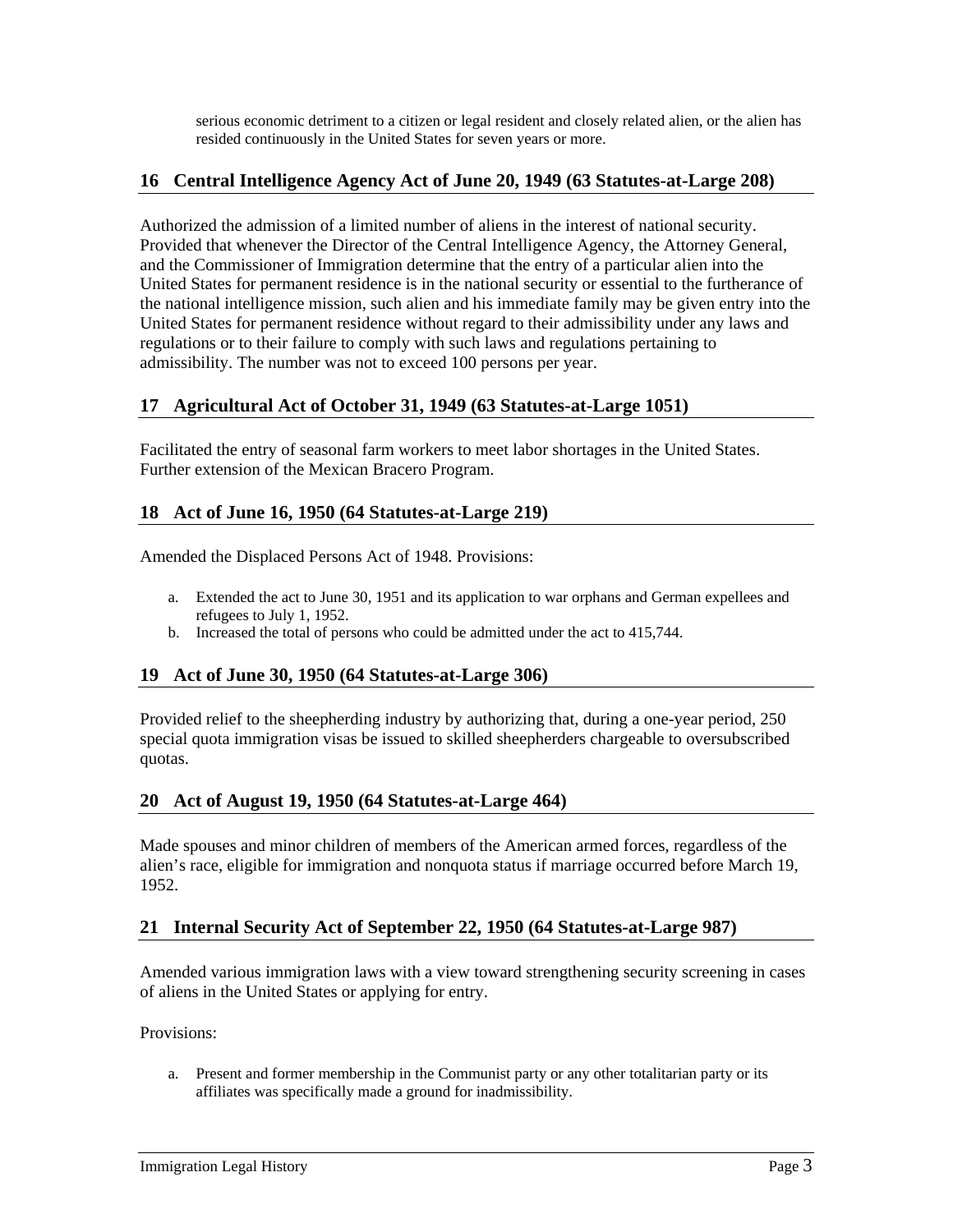- <span id="page-4-0"></span>b. Aliens in the United States who, at the time of their entry or by reason of subsequent actions, would have been inadmissible under the provisions of the Internal Security Act, were made deportable regardless of the length of their residence in the United States.
- c. The discretion of the Attorney General in admitting otherwise inadmissible aliens temporarily, and in some instances permanently, was curtailed or eliminated.
- d. The Attorney General was given authority to exclude and deport without a hearing an alien whose admission would be prejudicial to the public interest if the Attorney General's finding was based on confidential information the disclosure of which would have been prejudicial to the public interest of the United States.
- e. The Attorney General was given authority to supervise deportable aliens pending their deportation and also was given greater latitude in selecting the country of deportation. However, deportation of an alien was prohibited to any country in which the alien would be subject to physical persecution.
- f. Any alien deportable as a subversive criminal, or member of the immoral classes who willfully failed to depart from the United States within six months after the issuance of the deportation order was made liable to criminal prosecution and could be imprisoned for up to ten years.
- g. Every alien residing in the United States subject to alien registration was required to notify the Commissioner of Immigration and Naturalization of his address within ten days of each January 1st in which he resided in the United States.

# **22 Act of March 28, 1951 (65 Statutes-at-Large 28)**

#### Provisions:

- a. Gave the Attorney General authority to amend the record of certain aliens who were admitted only temporarily because of affiliations other than Communist.
- b. Interpreted the Act of October 16, 1918 regarding exclusion and expulsion of aliens to include only voluntary membership or affiliation with a Communist organization and to exclude cases where the person in question was under sixteen years of age, or where it was for the purpose of obtaining employment, food rations, or other necessities.

# **23 Act of July 12, 1951 (65 Statutes-at-Large 119)**

Amended the Agricultural Act of 1949, serving as the basic framework under which the Mexican Bracero Program operated until 1962. Provided that:

- a. The U.S. government establish and operate reception centers at or near the Mexican border; provide transportation, subsistence, and medical care from the Mexican recruiting centers to the U.S. reception centers; and guarantee performance by employers in matters relating to transportation and wages, including all forms of remuneration.
- b. U.S. employers pay the prevailing wages in the area; guarantee the workers employment for threefourths of the contract period; and provide workers with free housing and adequate meals at a reasonable cost.

# **24 Act of March 20, 1952 (66 Statutes-at-Large 26)**

#### Provisions:

- a. Amended the Immigration Act of 1917, making it a felony to bring in or willfully induce an alien unlawfully to enter or reside in the United States. However, the usual and normal practices incident to employment were not deemed to constitute harboring.
- b. Defined further the powers of the Border Patrol, giving officers of the Immigration and Naturalization Service authority to have access to private lands, but not dwellings, within 25 miles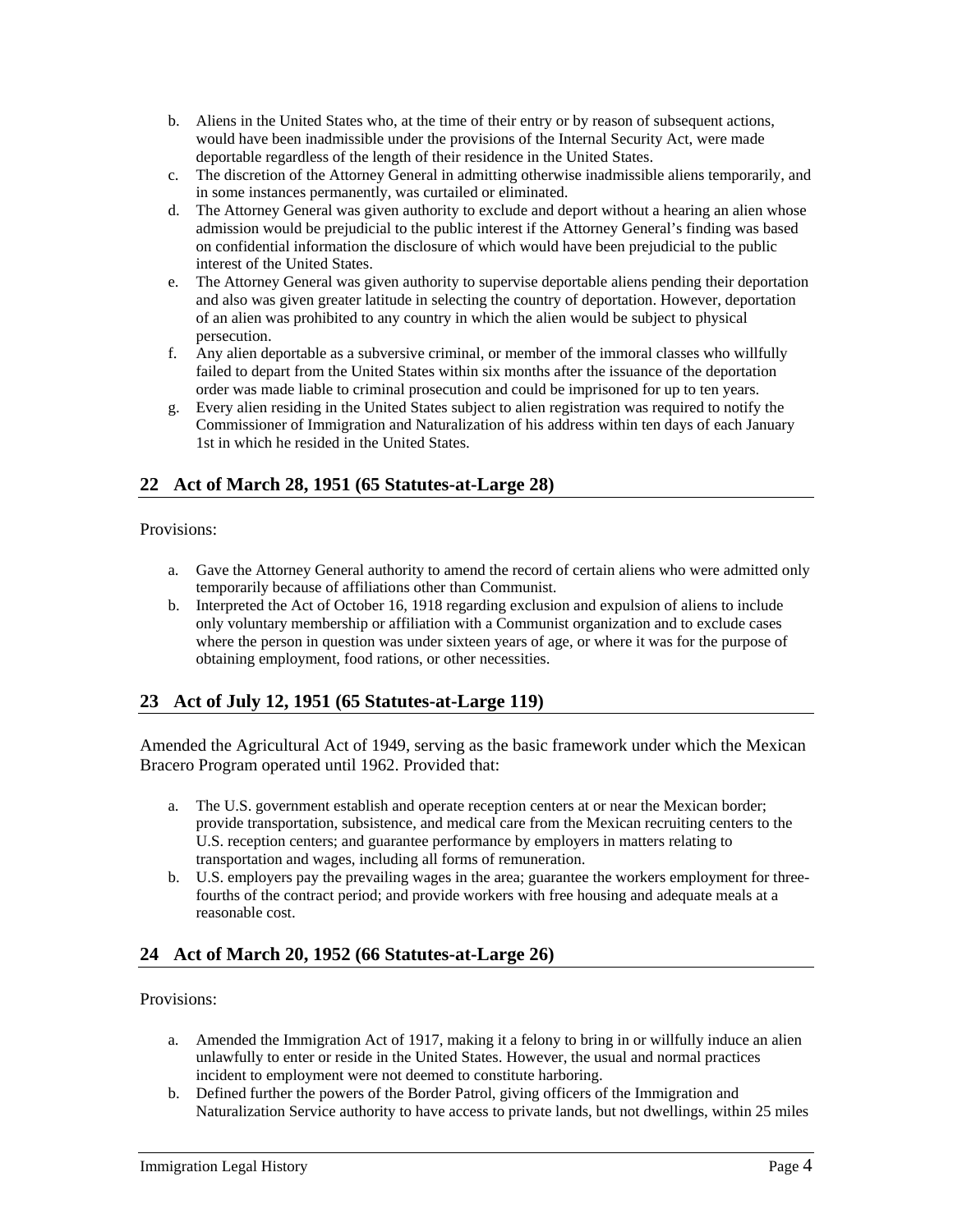of an external boundary for the purpose of patrolling the border to prevent the illegal entry of aliens.

# <span id="page-5-0"></span>**25 Act of April 9, 1952 (66 Statutes-at-Large 50)**

Added the issuance of 500 immigration visas to sheepherders.

## **26 Immigration and Nationality Act of June 27, 1952 (INA) (66 Statutes-at-Large 163)**

Brought into one comprehensive statute the multiple laws which, before its enactment, governed immigration and naturalization in the United States. In general, perpetuated the immigration policies from earlier statutes with the following significant modifications:

- a. Made all races eligible for naturalization, thus eliminating race as a bar to immigration.
- b. Eliminated discrimination between sexes with respect to immigration.
- c. Revised the national origins quota system of the Immigration Act of 1924 by changing the national origins quota formula: set the annual quota for an area at one-sixth of one percent of the number of inhabitants in the continental United States in 1920 whose ancestry or national origin was attributable to that area. All countries were allowed a minimum quota of 100, with a ceiling of 2,000 on most natives of countries in the Asia-Pacific triangle, which broadly encompassed the Asian countries.
- d. Introduced a system of selected immigration by giving a quota preference to skilled aliens whose services are urgently needed in the United States and to relatives of U.S. citizens and aliens.
- e. Placed a limit on the use of the governing country's quota by natives of colonies and dependent areas.
- f. Provided an "escape clause" permitting the immigration of certain former voluntary members of proscribed organizations.
- g. Broadened the grounds for exclusion and deportation of aliens.
- h. Provided procedures for the adjustment of status of nonimmigrant aliens to that of permanent resident aliens.
- i. Modified and added significantly to the existing classes of nonimmigrant admission.
- j. Afforded greater procedural safeguards to aliens subject to deportation.
- k. Introduced the alien address report system whereby all aliens in the United States (including most temporary visitors) were required annually to report their current address to the INS.
- l. Established a central index of all aliens in the United States for use by security and enforcement agencies.
- m. Repealed the ban on contract labor (see Act of March 30, 1868) but added other qualitative exclusions.

# **27 Act of September 3, 1954 (68 Statutes-at-Large 1145)**

Provisions:

- a. Made special nonquota immigrant visas available to certain skilled sheepherders for a period of up to one year.
- b. Exempted from inadmissibility to the United States aliens who had committed no more than one petty offense.